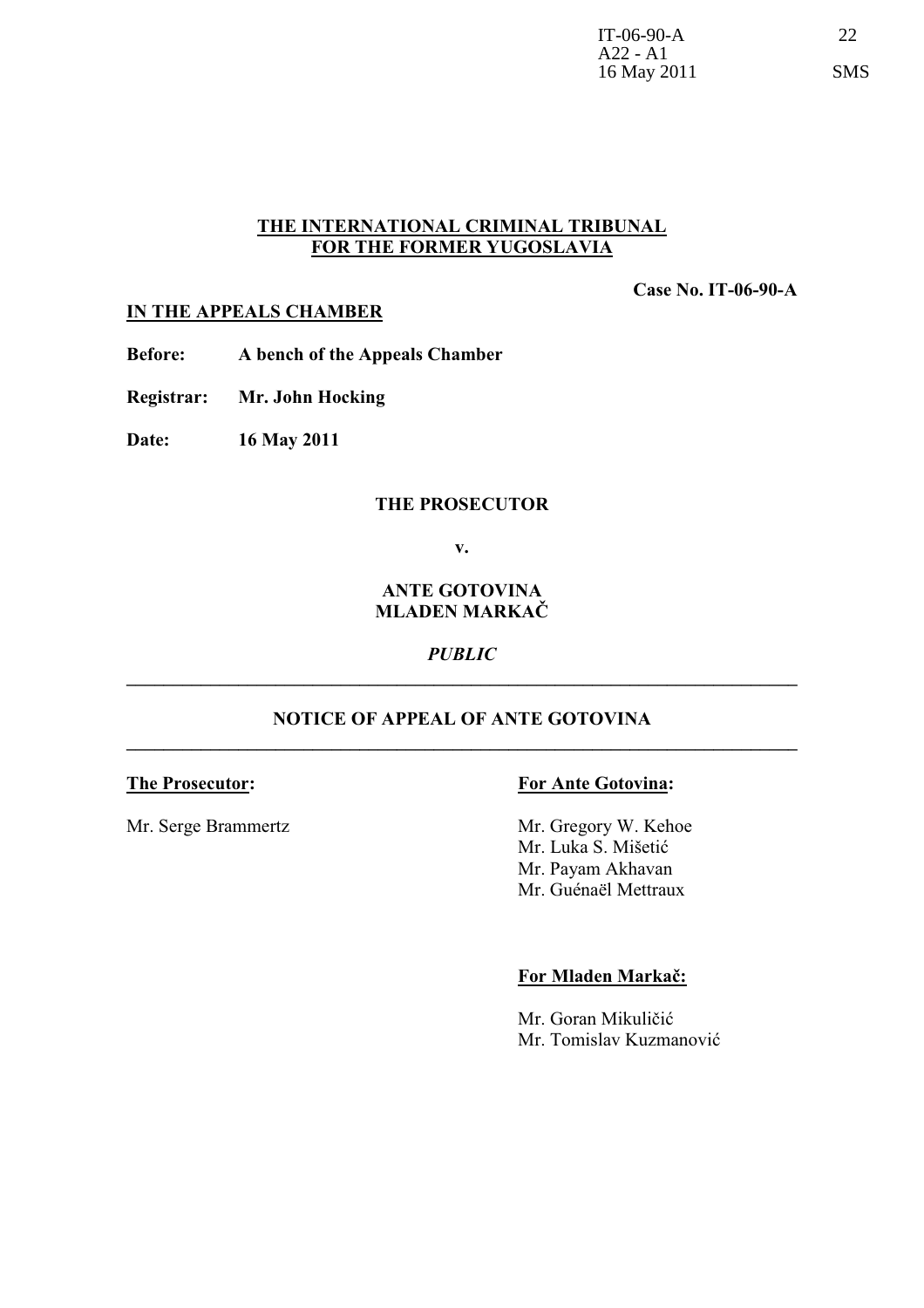## **THE INTERNATIONAL CRIMINAL TRIBUNAL FOR THE FORMER YUGOSLAVIA**

**Case No. IT-06-90-A**

#### **THE PROSECUTOR**

**v.**

**ANTE GOTOVINA MLADEN MARKAČ** 

## *PUBLIC* **\_\_\_\_\_\_\_\_\_\_\_\_\_\_\_\_\_\_\_\_\_\_\_\_\_\_\_\_\_\_\_\_\_\_\_\_\_\_\_\_\_\_\_\_\_\_\_\_\_\_\_\_\_\_\_\_\_\_\_\_\_\_\_\_\_\_\_\_\_\_\_\_**

## **NOTICE OF APPEAL OF ANTE GOTOVINA \_\_\_\_\_\_\_\_\_\_\_\_\_\_\_\_\_\_\_\_\_\_\_\_\_\_\_\_\_\_\_\_\_\_\_\_\_\_\_\_\_\_\_\_\_\_\_\_\_\_\_\_\_\_\_\_\_\_\_\_\_\_\_\_\_\_\_\_\_\_\_\_**

#### **I. PROCEDURAL BACKGROUND**

- A. Pursuant to Article 25 of the Statute of the Tribunal and Rule 108 of the Rules of Procedure and Evidence, General Ante Gotovina ("Appellant") submits this Notice of Appeal and grounds of appeal against Trial Chamber I's Judgement dated 15 April 2011 (IT-06-90-T) (hereinafter, "Judgement"). The Trial Chamber convicted the Appellant of eight counts of crimes against humanity and war crimes, and imposed a sentence of 24-years imprisonment.
- B. Consistent with Rule 108 and the relevant Practice Direction,<sup>1</sup> the Notice of Appeal sets forth a brief overview of the Appellant's submissions on the primary errors of fact and law, followed by a detailed recital of each and every ground and sub-ground of appeal that forms part of the Appeal.

<sup>1</sup> *Practice Direction on Formal Requirements for Appeals from Judgements*, IT/201 (7 March 2002).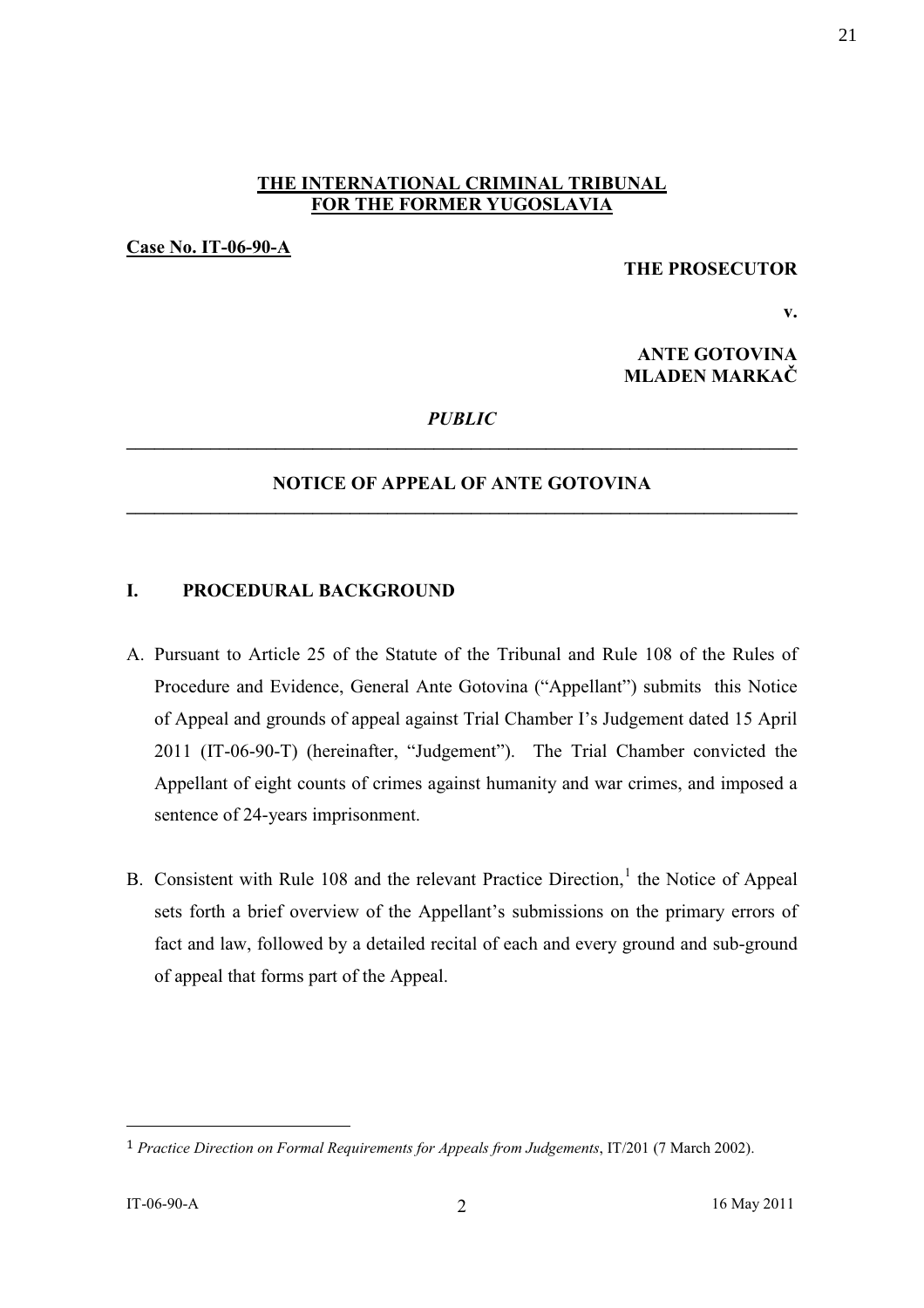## **II. OVERVIEW OF THE PRIMARY GROUNDS OF APPEAL**

- C. The Judgement rests on a finding that all artillery projectiles falling beyond 200 meters of designated "military targets" must be presumed to be unlawful. There is no basis in the evidence to support this finding. Moreover, this finding was neither litigated by the parties nor raised by the Prosecution at trial. This factually baseless theory was adopted by the Trial Chamber only after the hearing had closed.
- D. This finding is the necessary foundation of every aspect of the conviction. The Judgement held (1) General Gotovina ordered an unlawful attack against civilians and civilian objects; (2) this unlawful attack was the "primary and direct cause" of the forcible displacement of 20,000 Serb civilians; and (3) based on the finding of unlawful attack and resulting forcible displacement, draws the inference of his participation in a JCE to permanently remove the Serb civilian population from the Krajina region. The Trial Chamber held that murder, cruel and inhumane treatment, plunder, and wanton destruction were *not* part of the core crimes of the JCE. It held only that those crimes were the natural and foreseeable consequence of the implementation of the JCE by means of deportation through unlawful attacks. Without the finding that artillery projectiles falling beyond 200 meters are unlawful, the conviction of Gotovina cannot stand.
- E. Even if the Trial Chamber's arbitrary 200 meter rule is accepted, and its numerous factual and legal errors are disregarded, the Judgement amounts at best to a remarkable finding that out of more than 1,205 artillery projectiles, only 5% impacted beyond the Trial Chamber's acceptable range. In other words, the Trial Chamber infers a JCE to commit crimes against humanity and war crimes from an artillery attack in which 95% of projectiles were satisfactorily shown to have been directed at military objectives. The only evidence in the record concerning a potential margin of error was a passing reference to a 400 meter range of error by a Prosecution witness. Had the Trial Chamber elected to adopt the Prosecution's position of a 400 meter range of error, it would have found that only 13 out of at least 1,205 projectiles

20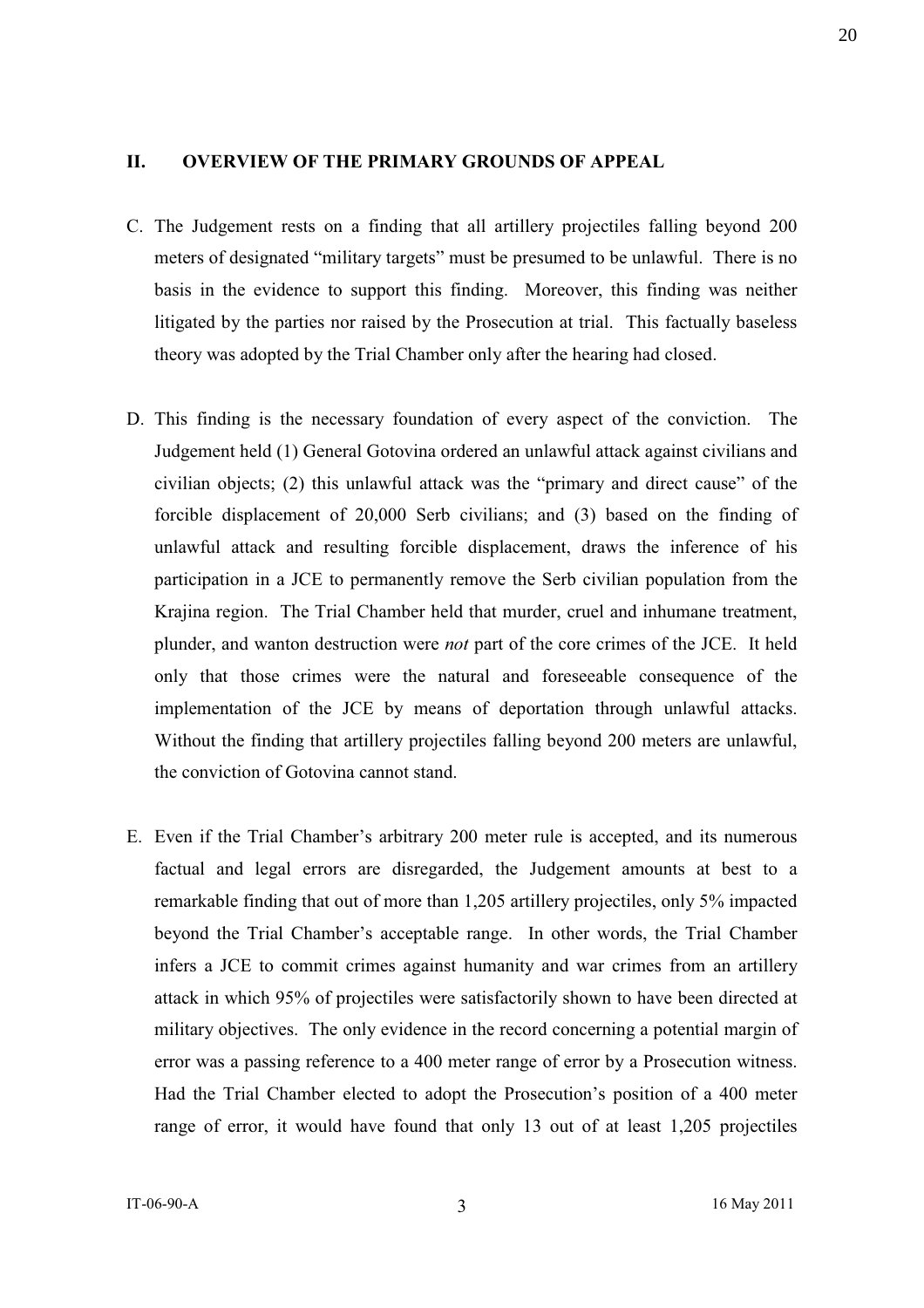impacted beyond that margin, a 99% rate of accuracy. No reasonable trier of fact could have concluded based on a 1% error rate that there was an unlawful attack against a civilian population.

- F. The Trial Chamber's erroneous inference is further based on the presumption that all projectiles falling beyond 200 meters were directed at civilian areas. Thus, the burden of proof is shifted from the Prosecutor to Gotovina to prove that there were military objectives in those specific areas. In any event, the Trial Chamber found that most of the 5% of projectiles that were presumed to be unlawful fell into "empty fields" which it nonetheless characterized as "civilian areas". Additionally, the Trial Chamber did not find that a single civilian was killed, injured, or forcibly displaced as the result of instances of unlawful shelling.
- G. In relation to deportation, the Trial Chamber rejected reliable evidence of  $RSK<sup>2</sup>$ evacuation orders and propaganda-induced fear of a Croatian military victory as causes of the departure of Serb civilians. Rather, the Trial Chamber concluded that the "primary and direct cause" of the departure of 20,000 Serb civilians was the 1% to 5% of artillery projectiles, most of which fell into empty fields. Furthermore, the Trial Chamber did not cite any evidence that a single Serb civilian fled because of those particular artillery projectiles rather than because of the overall effect of lawful combat operations.
- H. This Appeal has far-reaching significance beyond the case of General Gotovina. The Judgement is an unreasonable and unrealistic precedent that undermines the credibility and relevance of humanitarian law. It imposes a standard so exacting that it renders lawful warfare impossible for military commanders.

<sup>&</sup>lt;sup>2</sup> The so-called "Republic of Serbian Kraiina."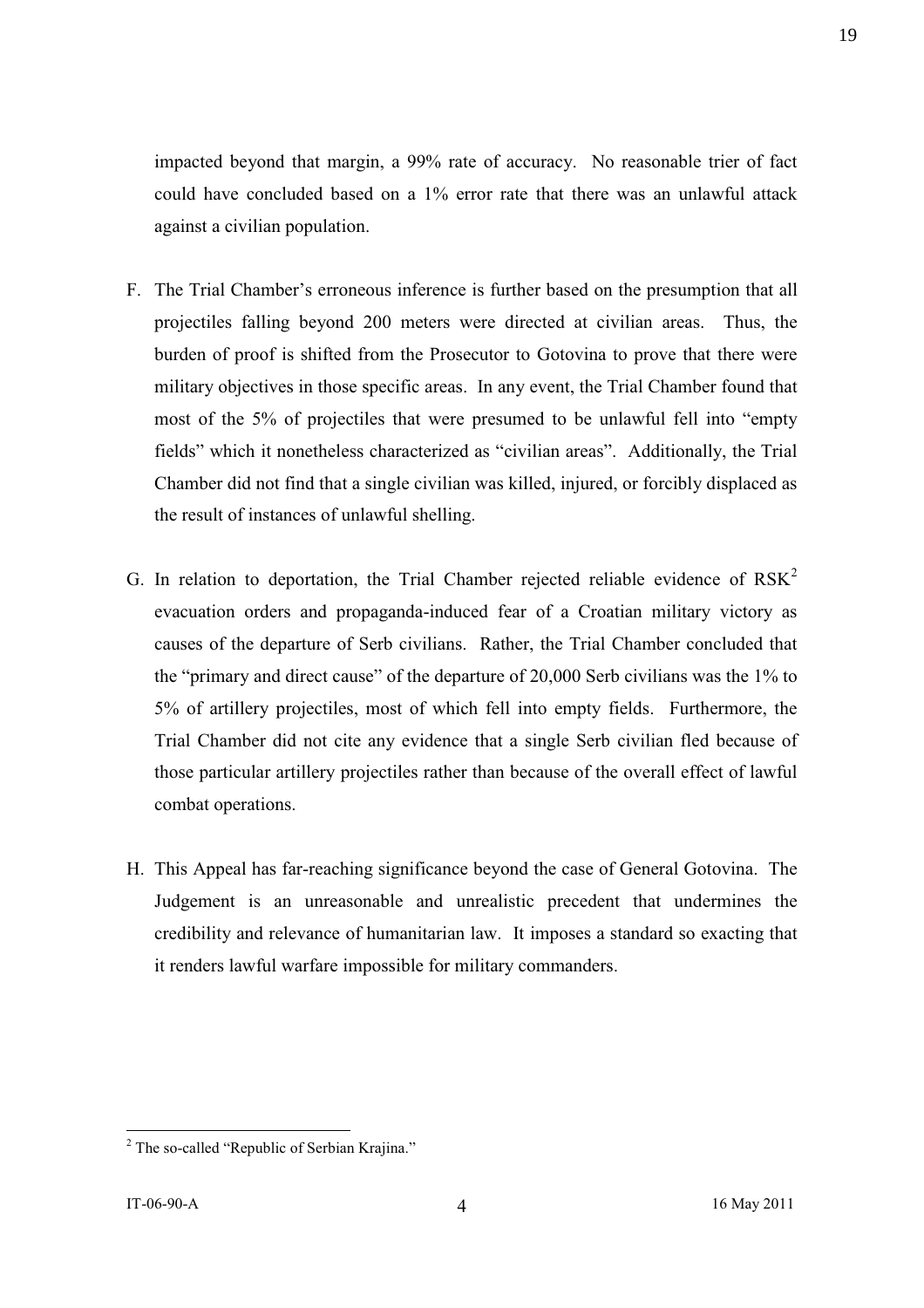### **III. RELIEF SOUGHT**

- I. Each of the grounds of appeal in this Notice, considered individually or in combination, satisfies the relevant standards of review, consisting of either errors of law invalidating the Judgement or errors of fact resulting in a miscarriage of justice.
- J. General Gotovina has not yet been provided a copy of the Judgement in a language which he understands. Accordingly, he files this Notice of Appeal while reserving the right to seek leave to amend the Notice of Appeal after he has had an opportunity to examine the findings of the Trial Chamber in the Judgement.

# **1. GROUND ONE: THE TRIAL CHAMBER ERRED IN FACT AND LAW WHEN CONCLUDING THAT THERE WAS AN UNLAWFUL ATTACK ON CIVILIANS AND CIVILIAN OBJECTS**

Range of Targeting Error and Unlawfulness of Shelling

- 1.1. The Trial Chamber erred in fact and law when it concluded that the  $HV<sup>3</sup>$ unlawfully attacked civilians and civilian objects in Knin, Benkovac, Obrovac and Gračac because "too many projectiles impacted in areas which were too far away from identified artillery targets. . .for the artillery projectiles to have impacted in these areas as a result of errors or inaccuracies in the HV's artillery fire." $4$ 
	- 1.1.1. The Trial Chamber erred in fact and law when it found that only if a projectile landed within 200 meters of an identified "military target"

<sup>3</sup> Hrvatska Vojska or Croatian Army.

<sup>&</sup>lt;sup>4</sup> See Trial Judgement ("TJ"), paragraphs 1892-1945, and in particular paragraphs 1906, 1920, 1932 and 1940.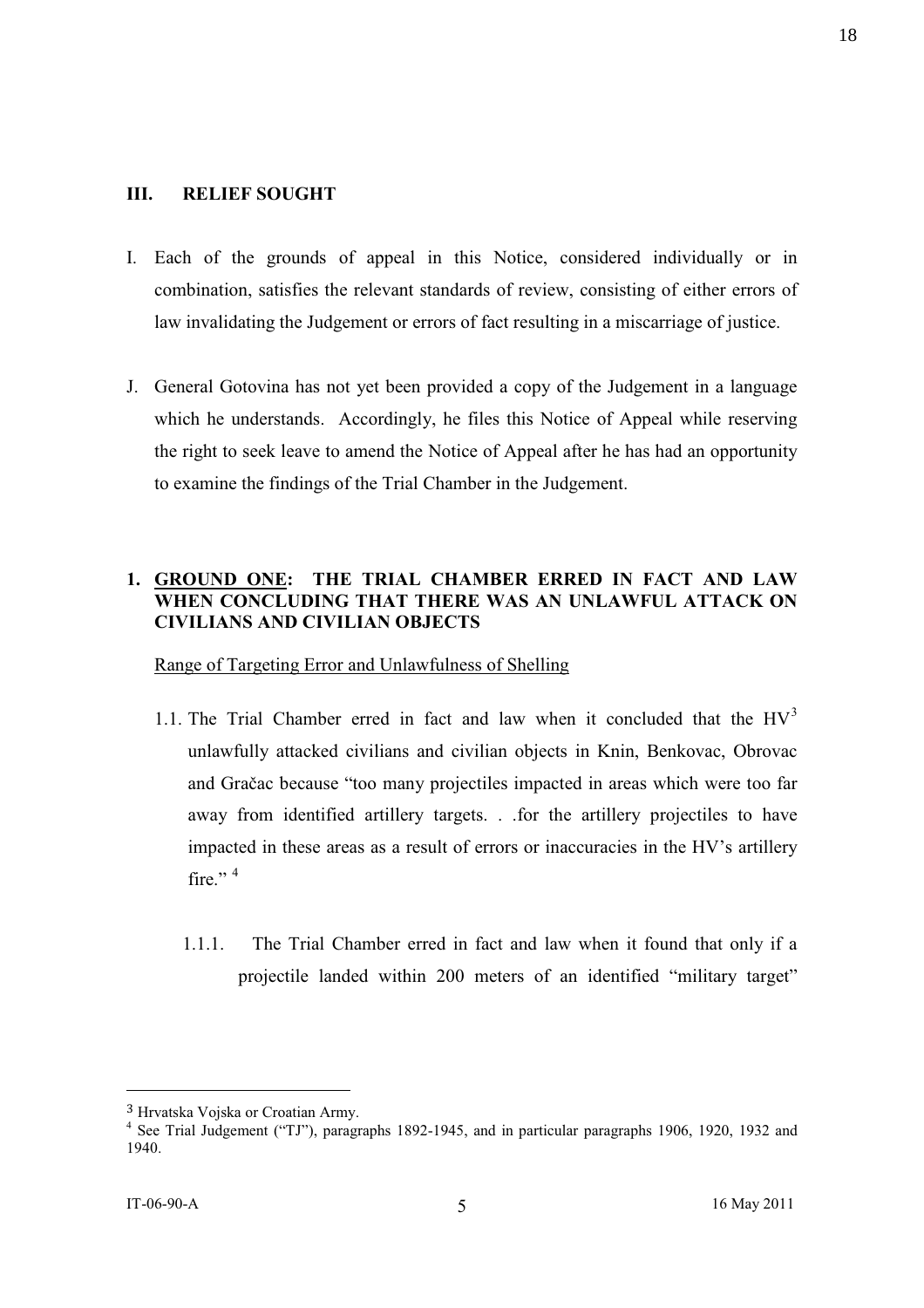would it be a "reasonable interpretation of the evidence" that the projectile was intended to be fired at a "military target." <sup>5</sup>

- 1.1.2. The Trial Chamber erred in fact and law in evaluating the lawfulness of artillery attacks based on an arbitrary 200 meter standard that finds no support in the evidence.
- 1.1.3. The Trial Chamber erred in fact and law in evaluating the lawfulness of artillery attacks based on an arbitrary standard (the "200 meter rule") that did not form part of the Prosecution case and of which the Defence had no notice at trial and thus no opportunity to confront it.
- 1.1.4. The Trial Chamber erred in law and fact when it failed to consider and exclude other reasonable explanations for why shells may have impacted more than 200 meters from "military targets" identified by the Trial  $Chamber<sup>6</sup>$
- 1.1.5. The Trial Chamber erred in fact when making erroneous findings of fact in relation to individual shelling incidents.
	- 1.1.5.1. The Trial Chamber erred in fact in finding that at least 50 projectiles landed in Knin more than 200 meters from known "military targets".<sup>7</sup>
	- 1.1.5.2. The Trial Chamber erred in fact in concluding that at least 10 projectiles landed more than 200 meters from known "military targets" in Benkovac.<sup>8</sup>

<sup>5</sup> TJ, paragraph 1898; also paragraphs 1903-1906, 1909, 1920-1922, 1932-1934, 1940, 1942.

<sup>6</sup> TJ, paragraph 1906; also paragraphs 1918, 1920, 1932-1933, 1940.

<sup>&</sup>lt;sup>7</sup> See TJ, paragraphs 1893 to 1913, in particular paragraphs 1903-1906; paragraphs 1386-1392.

<sup>&</sup>lt;sup>8</sup> See TJ, paragraphs 1914-1925, in particular paragraph 1920; paragraphs 1426-1430.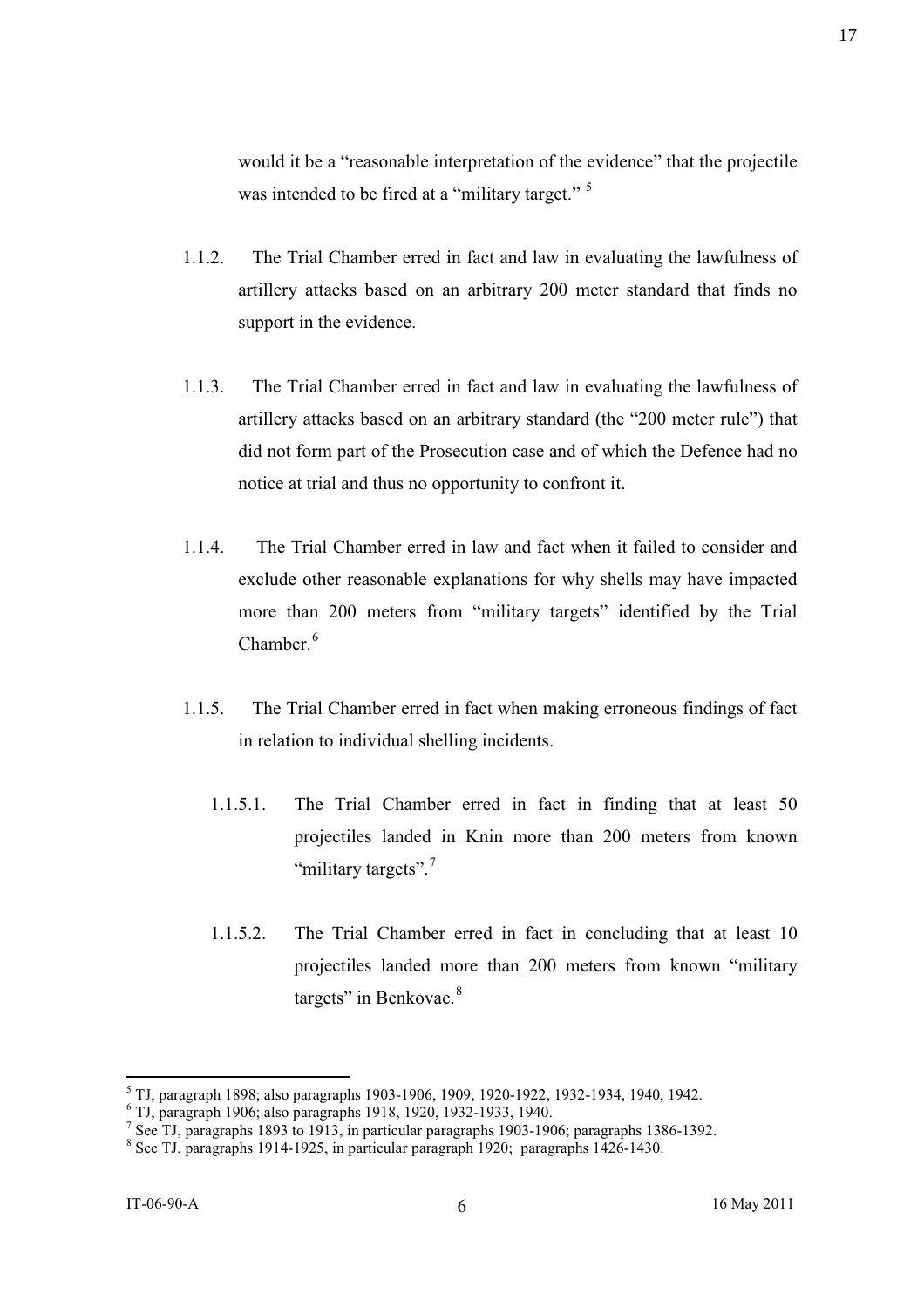- 1.1.5.3. The Trial Chamber erred in fact in concluding that at least 2 projectiles landed more than 200 meters from known "military targets" in Gračac. $9$
- 1.1.5.4. The Trial Chamber erred in fact in concluding that at least 2 projectiles landed more than 200 meters from known "military targets" in Obrovac.<sup>10</sup>
- 1.1.5.5. The Trial Chamber erred in fact and law in relying upon uncorroborated and unreliable testimony of single witnesses about the nature of the shelling. $^{11}$
- 1.1.6. Trial Chamber erred in fact and law when concluding that the HV did not have the ability to strike targets of opportunity.<sup>12</sup>
- 1.1.7. The Trial Chamber erred in fact and law when it concluded that the attack on commander-in-chief of Serb forces, Milan Martić, was disproportionate and could be regarded as evidence of the indiscriminate nature of the attack. $13$

# Unlawful and Indiscriminate Attacks

1.2. The Trial Chamber erred in fact and law when taking the view that shelling was indiscriminate and that areas devoid of "military targets" were unlawfully attacked<sup>14</sup>

<sup>&</sup>lt;sup>9</sup> See TJ, paragraphs 1926-1937, in particular paragraphs 1932-1933; paragraphs 1455-1458.

<sup>&</sup>lt;sup>10</sup> See TJ, paragraphs 1938-1945, in particular paragraphs 1940-1941; paragraphs 1473-1476.

<sup>11</sup> See TJ, paragraphs 1387-1388, 1392, 1426, 1427-1430, 1455-1457, 1473, 1475-1476.

<sup>&</sup>lt;sup>12</sup> TJ, at paragraphs 1907, 1908, 1915, 1921, 1933, 1941.

<sup>13</sup> TJ, at paragraphs 1906, 1907, 1910, 1911.

<sup>14</sup> TJ, at paragraphs 1892-1945, 1970-1995, 2303-2320.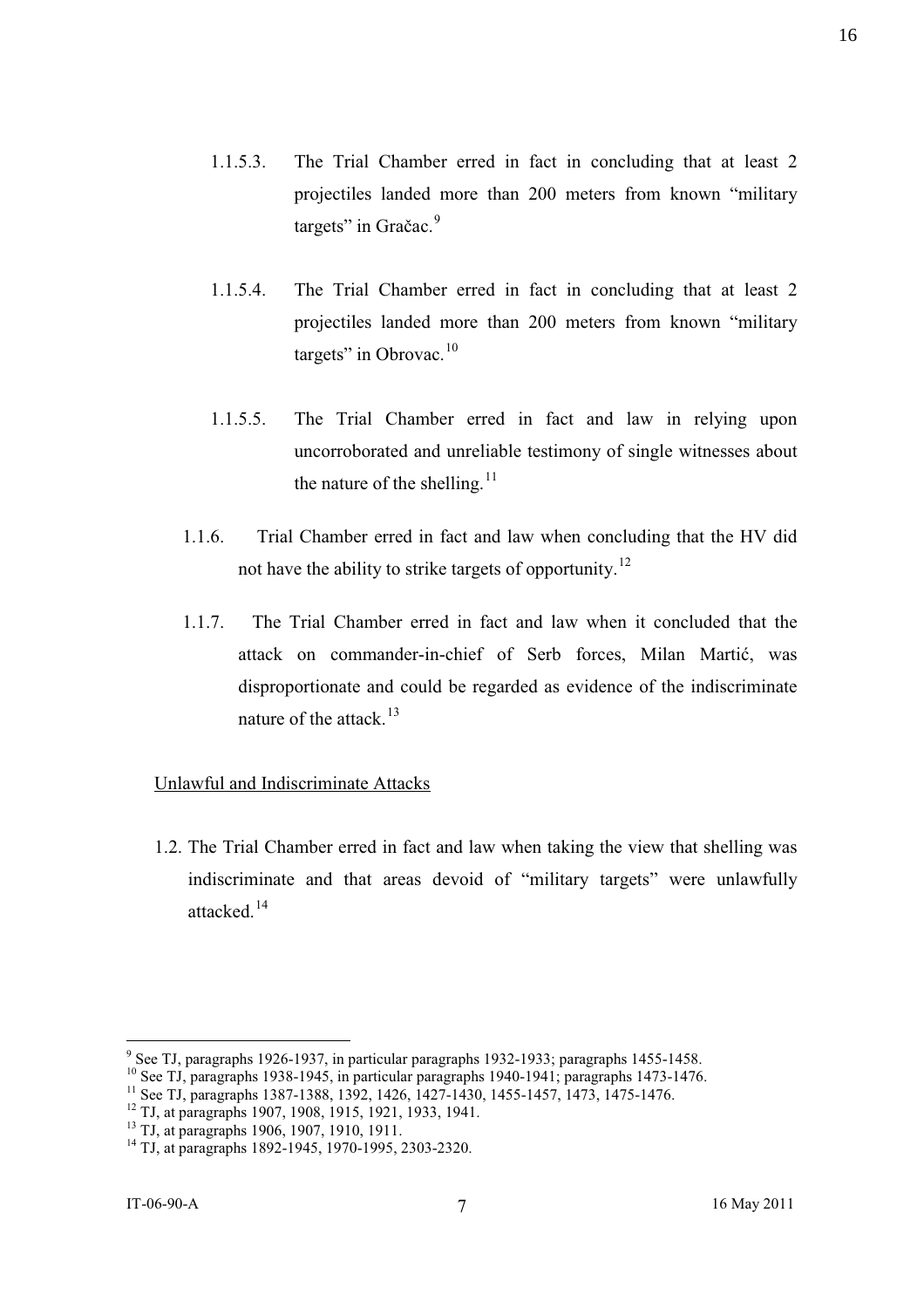- 1.2.1. The Trial Chamber erred in law when it failed to render a reasoned opinion concerning the applicable legal standard to determine whether the artillery attack was indiscriminate.<sup>15</sup>
- 1.2.2. The Trial Chamber erred in fact and law (repeatedly and in several significant ways) when interpreting the legal standard relevant to determining whether shelling could be said to be indiscriminate:
	- 1.2.2.1. The Trial Chamber erred in fact and law when it concluded that whenever a projectile was found to have landed more than 200 meters from a "military target" (as discussed above), the projectile in question was, *prima facie*, directed at civilian areas.<sup>16</sup>
	- 1.2.2.2. The Trial Chamber erred in fact and law when it substituted the concept of "legitimate military objective" for the legally irrelevant and narrower concept of "military target" in establishing whether individual incidents of shelling were unlawful. $17$
	- 1.2.2.3. The Trial Chamber erred in fact and law when inferring from a limited number of isolated incidents of shelling that was attacks on all three relevant towns/cities were indiscriminate.<sup>18</sup>
	- 1.2.2.4. The Trial Chamber erred in fact and law by failing to determine the lawfulness of the attack on the basis of whether General Gotovina acted within the limits of honest judgment on the basis of the conditions prevailing and information available at the time.<sup>19</sup>

<sup>&</sup>lt;sup>15</sup> TJ, at paragraphs 1892-1945, 2368-2375.

<sup>16</sup> TJ, at paragraphs 1695, 1746, 1755, 1892-1945.

<sup>17</sup> TJ, at paragraphs 1746, 1755, 1766, 1892-1945, 2305, 2309.

<sup>18</sup> TJ, at paragraphs 1911, 1923, 1935, 1943.

<sup>19</sup> TJ, at paragraphs 1892-1945; 2329-2375.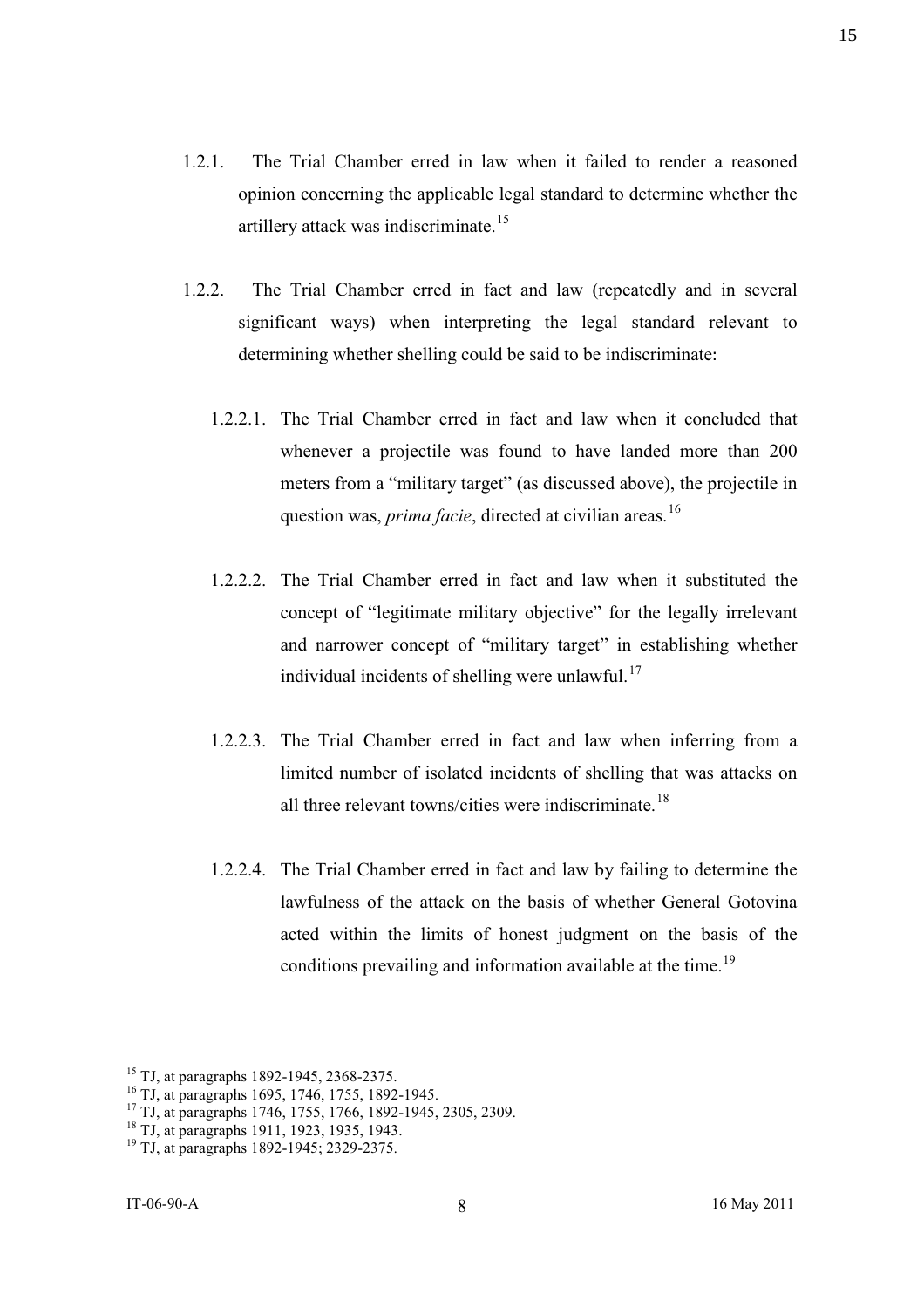1.2.3. The Trial Chamber erred in fact and law when finding that whole towns/cities were treated as targets for artillery.<sup>20</sup>

#### Reversal of Onus and Burden of Proof

- 1.3. The Trial Chamber erred in fact and law when drawing impermissible inferences and/or reversing the burden of proof:
	- 1.3.1. The Trial Chamber erred in fact and law when it applied a presumption that absent positive evidence that a person or object was a "military target," the person or object was civilian in character. $^{21}$
	- 1.3.2. The Chamber erred in law when instead of requiring the Prosecution to prove beyond reasonable doubt that there were civilians or civilian objects in relevant areas, it made its findings based on the defendant's failure to prove that there were military objectives in relevant areas. $^{22}$
	- 1.3.3. By establishing a "200 meter rule," the Trial Chamber erred in fact and law by effectively applying a presumption that any artillery projectile falling beyond that range constituted an unlawful attack against civilians and civilian objects.<sup>23</sup>
	- 1.3.4. At paragraph 1898, the Trial Chamber erred in fact and law when it applied a standard of proof ("a reasonable interpretation of the evidence"<sup>24</sup>) that is lower than the applicable and only relevant standard of

<sup>&</sup>lt;sup>20</sup> TJ, at paragraphs 1746, 1892-1945, 2305, 2311, 2370, 2583.

<sup>21</sup> See TJ, paragraphs 1893 to 1913, in particular paragraphs 1903-1906; paragraphs 1386-1392; paragraphs 1914-1925, in particular paragraph 1920; paragraphs 1426-1430; paragraphs 1926-1937, in particular paragraphs 1932-1933; paragraphs 1455-1458; paragraphs 1938-1945, in particular paragraphs 1940-1941; paragraphs 1473-1476.

 $22$  TJ, paragraphs 1892-1945.

<sup>23</sup> TJ, paragraph 1695, 1746, 1892-1945.

<sup>24</sup> TJ, paragraph 1898, *in fine*.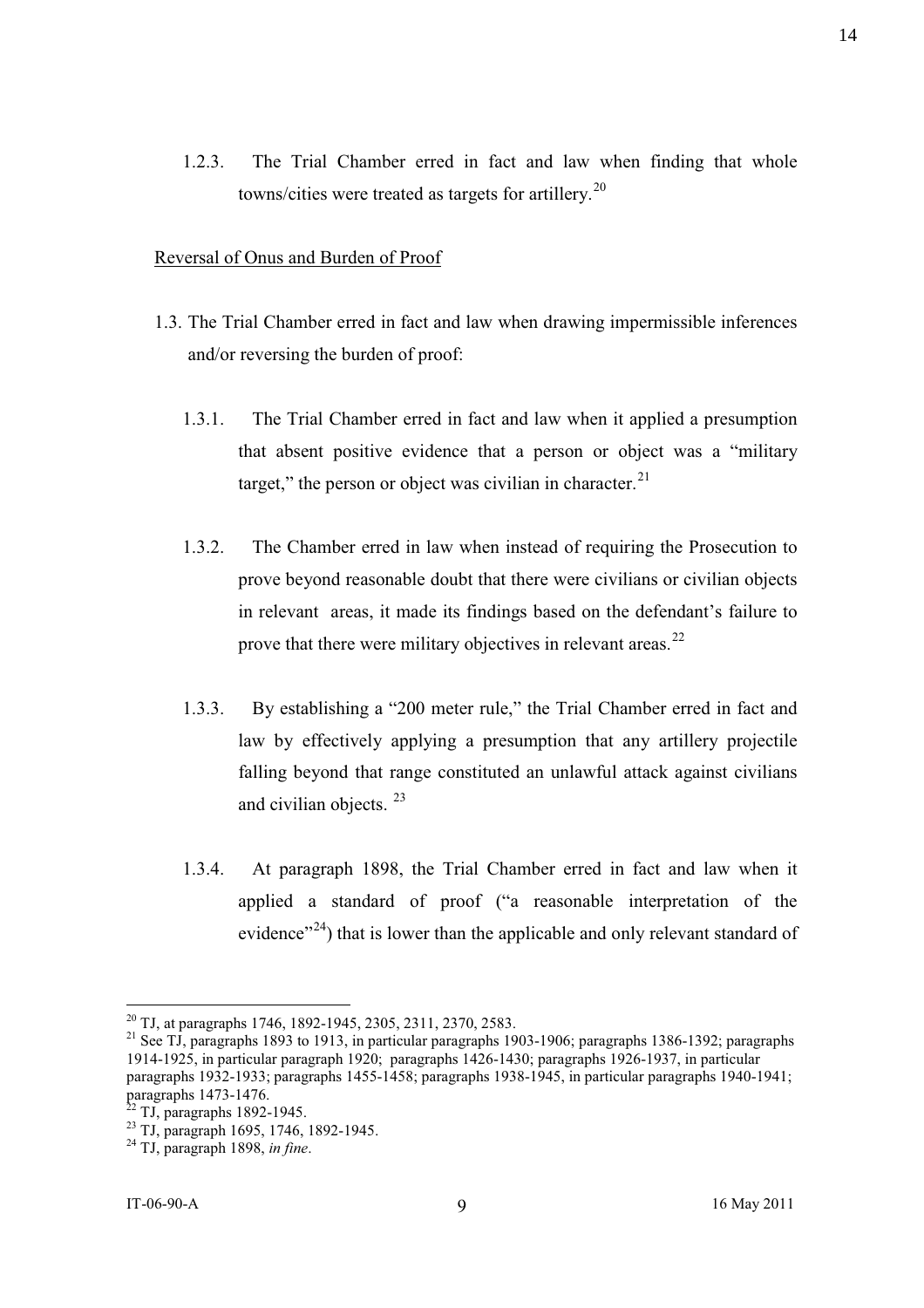proof ("only reasonable interpretation or inference based on the evidence").

- 1.3.5. The Chamber also erred in fact and law when it disregarded the presumption of innocence by drawing inferences prejudicial to the Appellant based on facts that were not proven at trial.<sup>25</sup>
- 1.3.6. The Trial Chamber erred in fact and law by finding that the artillery attacks against commander-in-chief of Serb forces, Milan Martić, created a "significant risk of a high number of civilian casualties and injuries, as well as of damage to civilian objects" although there was no evidence of the presence of civilians in these locations or of the fact that the action in question actually presented a risk (or caused harm) to any civilian.<sup>26</sup>
- 1.3.7. The Trial Chamber erred in fact and law when it reversed the burden of proof by applying a presumption that, absent conclusive evidence to the contrary, the HV did not have the ability to strike opportunistic targets.<sup>27</sup>
- 1.3.8. The Trial Chamber erred in fact and law when in the absence of conclusive evidence of the location of a "military target" (as determined by the Trial Chamber), it inferred the general location of that "military target" to the prejudice of the Accused by placing it more than 200 meters away from locations where projectiles were found to have impacted.<sup>28</sup>

<sup>&</sup>lt;sup>25</sup> TJ, at paragraph 1267, 1932; 1892-1945.

<sup>26</sup> TJ, paragraphs 1906, 1907, 1910.

<sup>&</sup>lt;sup>27</sup> TJ, paragraphs 1907, 1908, 1915, 1921, 1933, 1941 and 1892-1945.

<sup>28</sup> TJ, paragraphs 1929, 1933.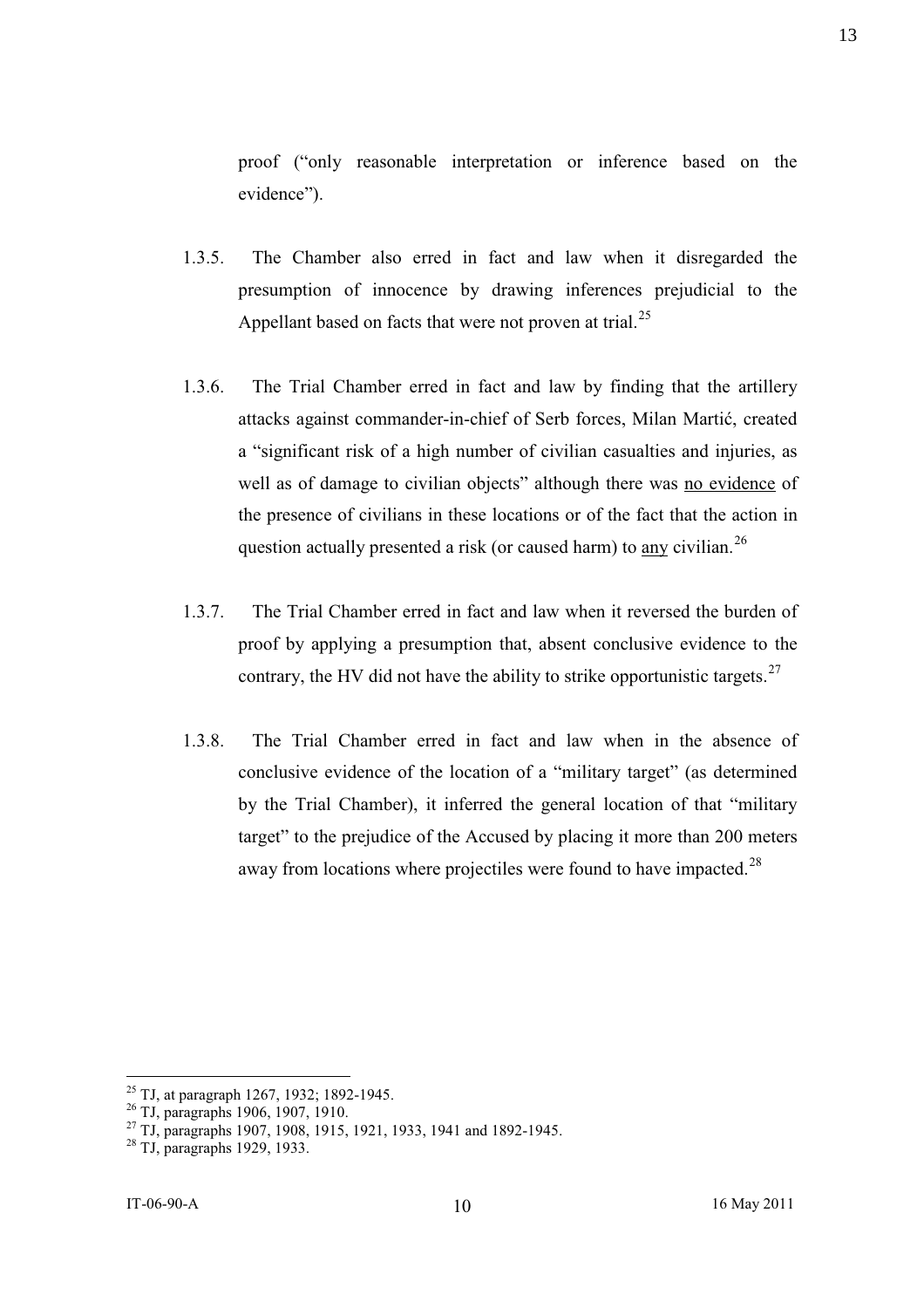1.4. The Trial Chamber erred in fact and law when it failed to establish the existence and presence of the relevant *mens rea* requirement in relation to individual incidents of supposed unlawful attacks on civilians and civilian objects.<sup>29</sup>

# Denial of Right to Fair Trial and Equality of Arms

- 1.5. The Trial Chamber violated General Gotovina's right to a fair trial and right to obtain the evidence of witnesses when it denied his *Request to Order the European Union to Carry Out Further Investigations Into the Whereabouts of the "RC Knin Logbook"*. 30
- 1.6. The Trial Chamber violated General Gotovina's right to a fair trial and right "to examine, or have examined, the witnesses against him and to obtain the attendance and examination of witnesses on his behalf under the same conditions as witnesses against him," when it denied General Gotovina's motion in its "*Decision on Motion for Non-Disclosure Order Directed to Prosecutor Serge Brammertz*."<sup>31</sup>
- **2. GROUND TWO: THE TRIAL CHAMBER ERRED IN FACT AND IN LAW WHEN CONCLUDING THAT THE ONLY REASONABLE EXPLANATION OF THE EVIDENCE WAS THAT UNLAWFUL ATTACKS AGAINST CIVILIANS AND CIVILIAN OBJECTS FORCIBLY DISPLACED SERB CIVILIANS AND WAS THE "PRIMARY AND DIRECT CAUSE" OF THEIR DEPARTURE**

 $29$  TJ, paragraphs 1892-1945.

<sup>&</sup>lt;sup>30</sup> Decision on the Gotovina Defence's Request to Order the European Union to Carry Out Further *Investigations on the Whereabouts of the "RC Knin Log-Book,"* dated 3 June 2010.

<sup>&</sup>lt;sup>31</sup> Dated 1 December 2009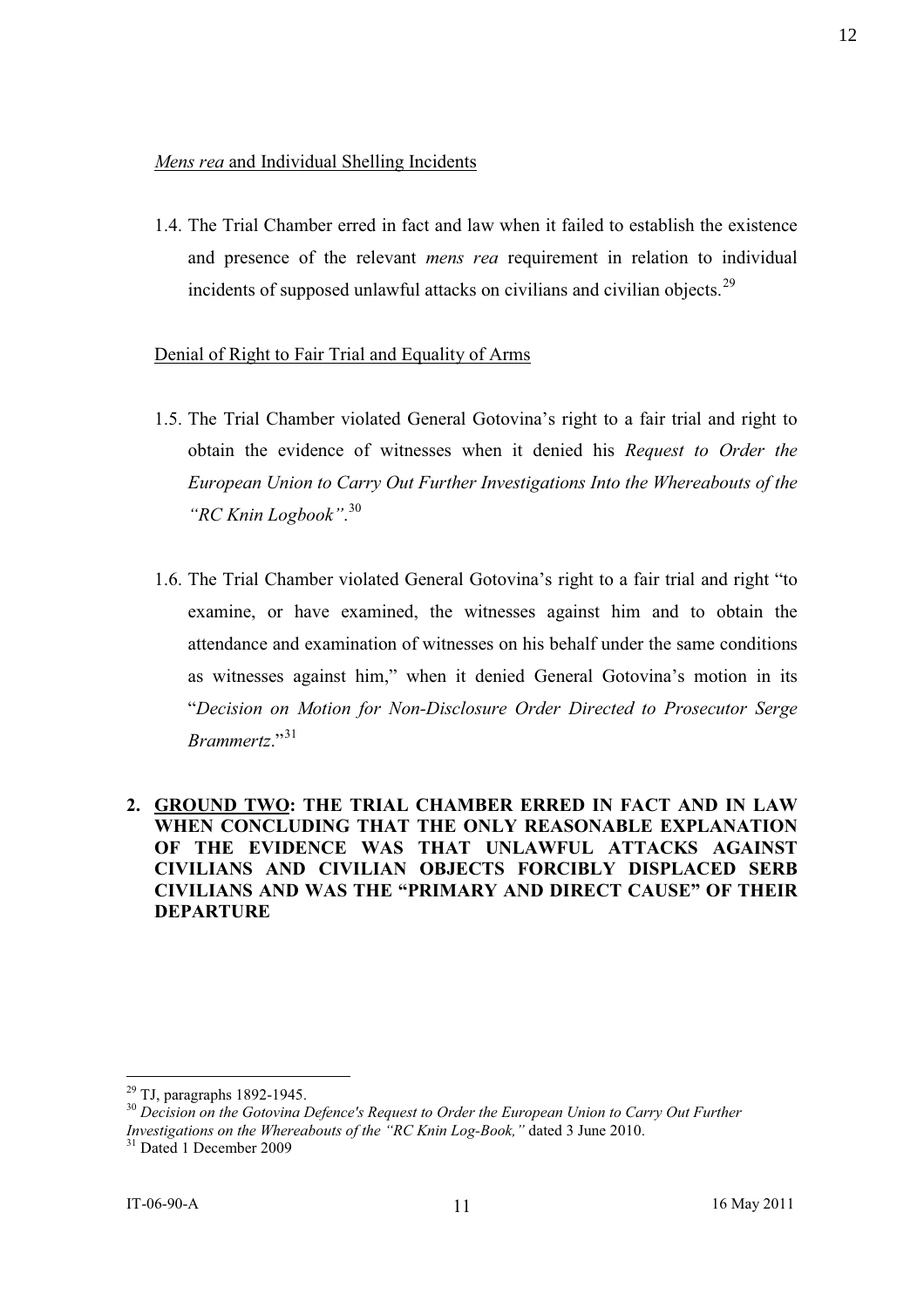- 2.1. The Trial Chamber erred in fact and law when it failed to distinguish between lawful and unlawful artillery attacks in determining the cause of the departure of civilians.<sup>32</sup>
- 2.2. The Trial Chamber erred in fact and law by concluding that indiscriminate artillery attacks were the "primary and direct cause" of the departure of Serb civilians from Knin, Benkovac and Obrovac.<sup>33</sup>
- 2.3. The Trial Chamber erred in fact and law by concluding that the crime of deportation applied to displacement caused by artillery attacks prior to the placing of the "Krajina" under the actual authority of Croatian forces.<sup>34</sup>
- 2.4. The Trial Chamber erred in fact and law when rejecting as unreasonable the conclusion that Serb civilians left their homes as a consequence of an evacuation ordered by the RSK and SVK authorities.<sup>35</sup>
- 2.5. The Trial Chamber erred in fact and law when it failed to consider or regarded as irrelevant the issue of nationality of Krajina Serbs in relation to the lawfulness of their detention and the lawfulness of denial of mass return following Operation Storm.<sup>36</sup>
- 2.6. The Trial Chamber erred in law when it failed to determine whether its position was consistent with customary international law at the time relevant to the charges.<sup>37</sup>

<sup>32</sup> TJ, at paragraphs 1710, 1720, 1742-1763, 1843, 1862, 1863, 2098, 2305, 2308, 2310, 2311, 2314, 2369, 2370, 2372, 2373.

<sup>&</sup>lt;sup>33</sup> TJ, at paragraphs 1743-1746, 1754.

<sup>34</sup> TJ, at paragraphs 1743-1746, 1750, 1754.

<sup>35</sup> TJ, paragraphs 1512-1539.

<sup>36</sup> TJ, paragraphs 1748-1754; 1867-1872.

<sup>37</sup> TJ, paragraphs 1748-1754; 1867-1872.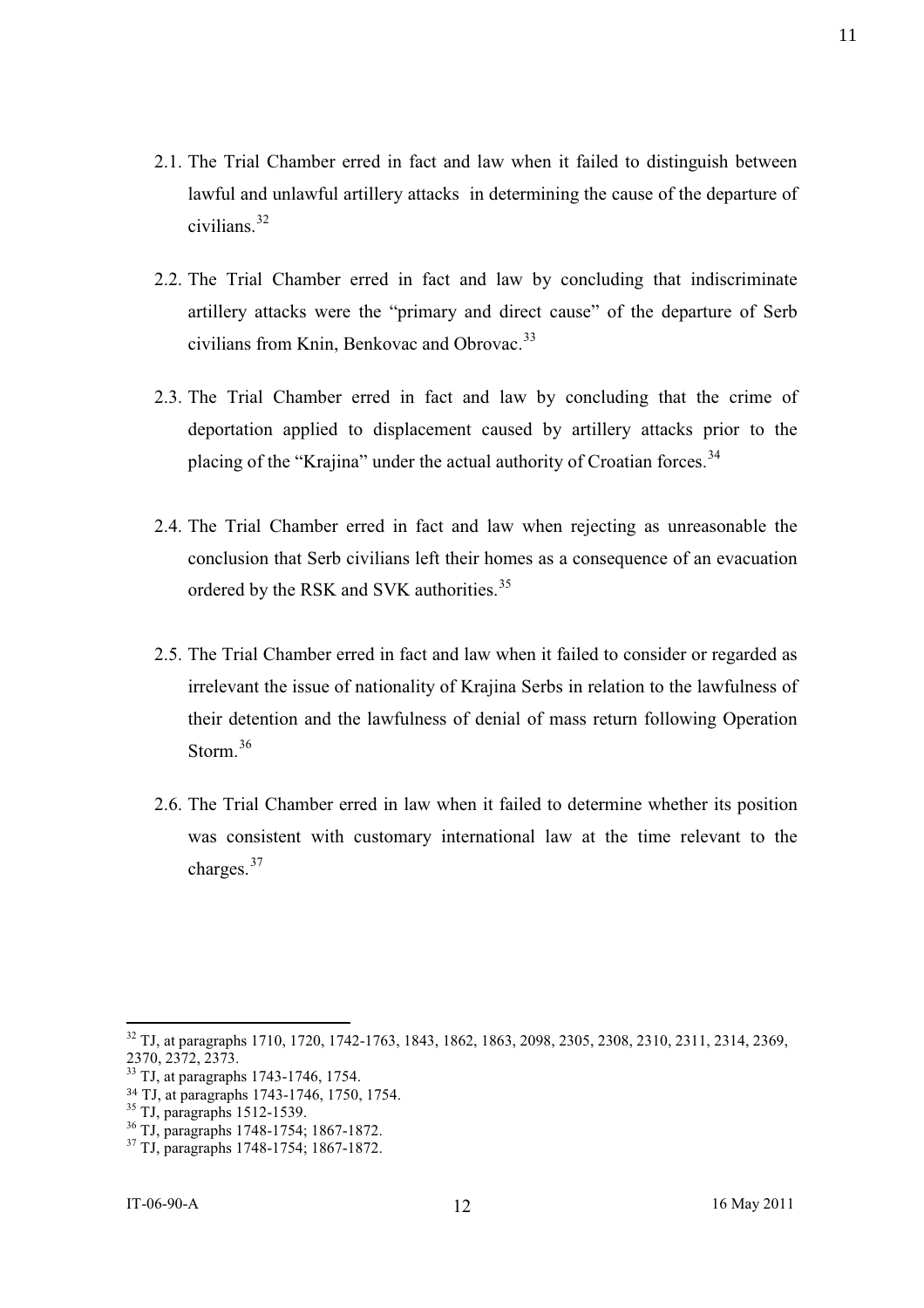- **3. GROUND THREE: THE TRIAL CHAMBER ERRED IN FACT AND LAW WHEN CONCLUDING THAT THERE EXISTED A JOINT CRIMINAL ENTERPRISE TO COMMIT CRIMES OF DEPORTATION, FORCIBLE TRANSFER AND PERSECUTION (DEPORTATION, FORCIBLE TRANSFER, UNLAWFUL ATTACKS AGAINST CIVILIANS AND CIVILIAN OBJECTS AND DISCRIMINATORY AND RESTRICTIVE MEASURES)**
	- 3.1. The Trial Chamber erred in fact and law when concluding that there existed an agreement and shared intent to carry out unlawful attacks on civilians and civilian objects.<sup>38</sup>
		- 3.1.1. The Trial Chamber erred in law when failing to provide a reasoned opinion on its finding that there existed an agreement and shared intent to carry out unlawful attacks on civilians and civilian objects.
		- 3.1.2. The Trial Chamber erred in fact and law when taking the view that the there had been an agreement and shared intent in relation to the unlawful targeting of civilians.
		- 3.1.3. The Trial Chamber erred in fact and law when finding that there existed a shared intent to commit acts of unlawful attacks as acts of persecution against Krajina Serbs.
	- 3.2. The Trial Chamber erred in fact and law when concluding that there existed an agreement and shared intent to carry out deportation and forcible transfer of civilians.<sup>39</sup>
		- 3.2.1. The Trial Chamber erred in law when failing to provide a reasoned opinion on its finding that there existed an agreement and shared intent to carry out deportation and forcible transfer of civilians.

<sup>38</sup> TJ, paragraphs 2303 to 2314, in particular 2305, 2311, 2314.

 $39$  TJ, paragraphs 2303-2314, in particular 2310, 2314.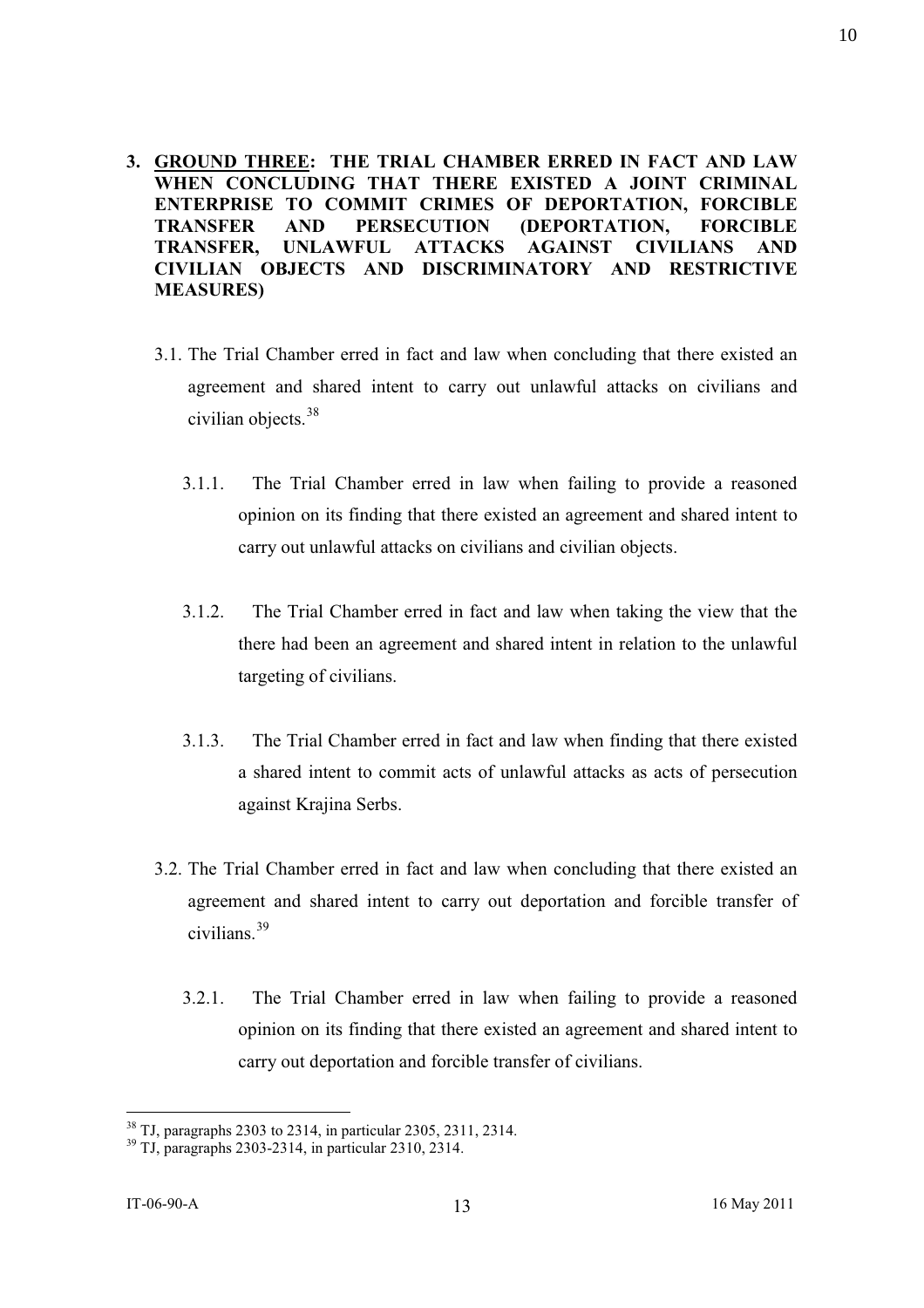- 3.2.2. The Trial Chamber erred in fact and law when taking the view that the there had been an agreement and shared intent in relation to the deportation and forcible transfer of civilians.
- 3.2.3. The Trial Chamber erred in fact and law when finding that there was a shared intent to commit deportation and forcible transfer as acts of persecution against Krajina Serbs.
- 3.3. The Trial Chamber erred in fact and law when concluding that there existed an agreement and shared intent to impose discriminatory and restrictive measures against Serb civilians.<sup>40</sup>
	- 3.3.1. The Trial Chamber erred in law when failing to provide a reasoned opinion on its finding that there existed a shared intent to adopt discriminatory/restrictive measures.
	- 3.3.2. The Trial Chamber erred in fact and law when finding that there had been an agreement and shared intent to adopt discriminatory and restrictive measures.
	- 3.3.3. The Trial Chamber erred in fact and law when it omitted to establish whether the alleged members of the JCE shared the intent to commit this crime as acts of persecution against Krajina Serbs.
- 3.4. The Trial Chamber erred in fact and law when concluding that the underlying core crimes qualify as acts of persecutions.<sup>41</sup>

<sup>40</sup> TJ, paragraphs 2303-2314, in particular 2308, 2312, 2314.

<sup>41</sup> TJ, paragraphs 2310, 2311, 2312, 2314, 2316-2320.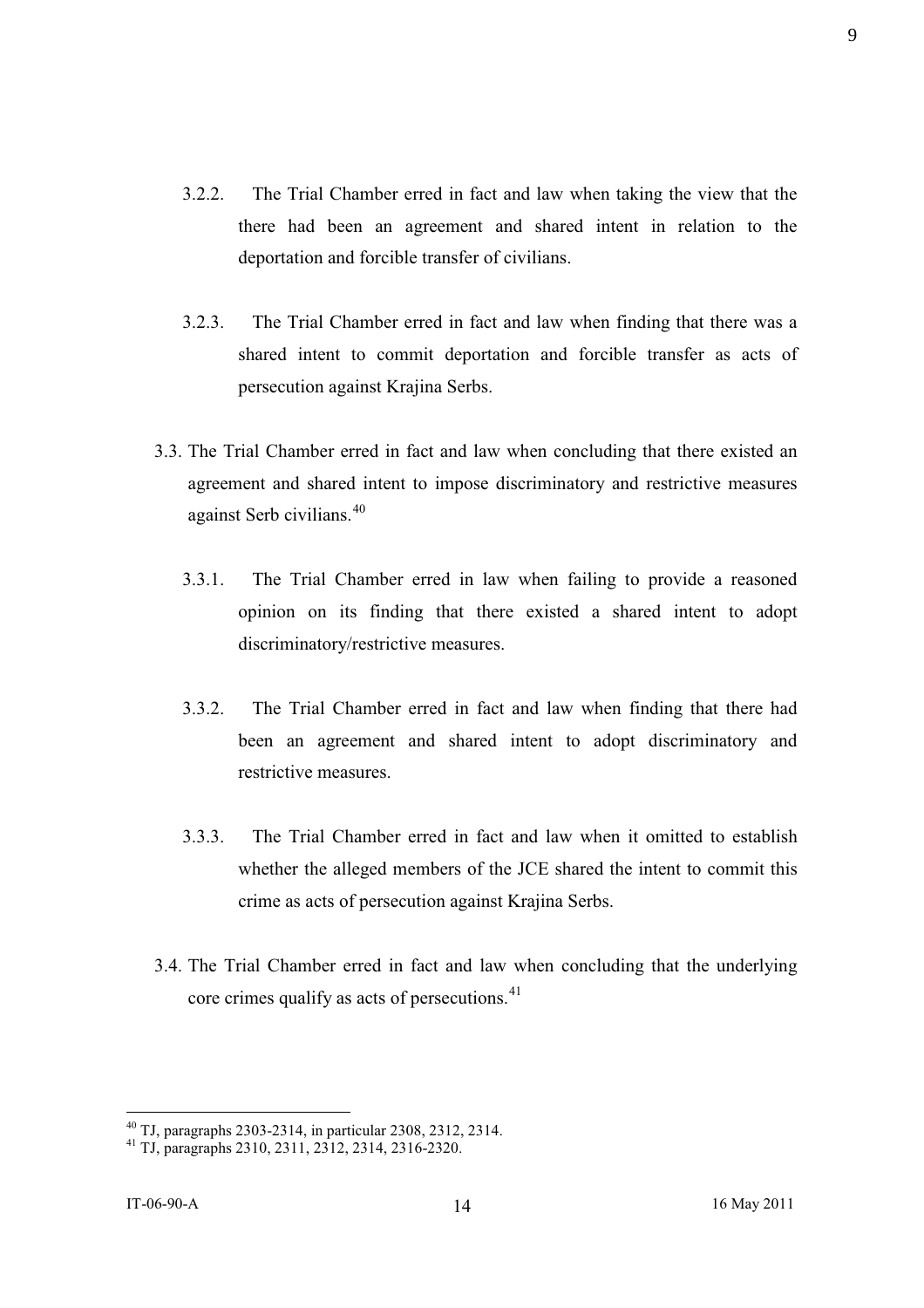- 3.4.1. The Trial Chamber erred in law when failing to provide a reasoned opinion on its finding that the underlying core crimes qualify as acts of persecution.
- 3.4.2. The Trial Chamber erred in law by failing to provide a reasoned opinion explaining its finding that Serbs were attacked based on one of the recognized discriminatory grounds.
- 3.4.3. The Trial Chamber erred in fact and law by concluding that Serbs were attacked based on one of the recognized discriminatory grounds.
- 3.4.4. The Trial Chamber erred in fact and law when concluding that the artillery attack was discriminatory in purpose, based upon a prohibited discriminatory ground, and that it amounted to persecution.<sup>42</sup>
- 3.5. The Trial Chamber erred in fact and law when concluding that an agreement had been reached among the members of the alleged JCE for the "permanent" removal of the Serbian civilian population and inferring a common intent to use "force or threat of force" for that purpose.<sup>43</sup>

# **4. GROUND FOUR: THE TRIAL CHAMBER ERRED IN FACT AND LAW WHEN CONCLUDING THAT GOTOVINA WAS A MEMBER OF A JCE AND MADE A SIGNIFICANT CONTRIBUTION TO THE EXECUTION OF THAT JCE**

#### Brioni Meeting: General Errors

4.1. The Trial Chamber erred in fact and law by drawing unreasonable conclusions regarding Gotovina's participation in and statements at the Brioni meeting.<sup>44</sup>

<sup>42</sup> TJ, paragraphs 1742-1763, 1913, 1924, 1936, 1937.

 $43$  TJ, paragraph 2314.

<sup>44</sup> TJ, paragraphs 1970-1996, 2370, 2374.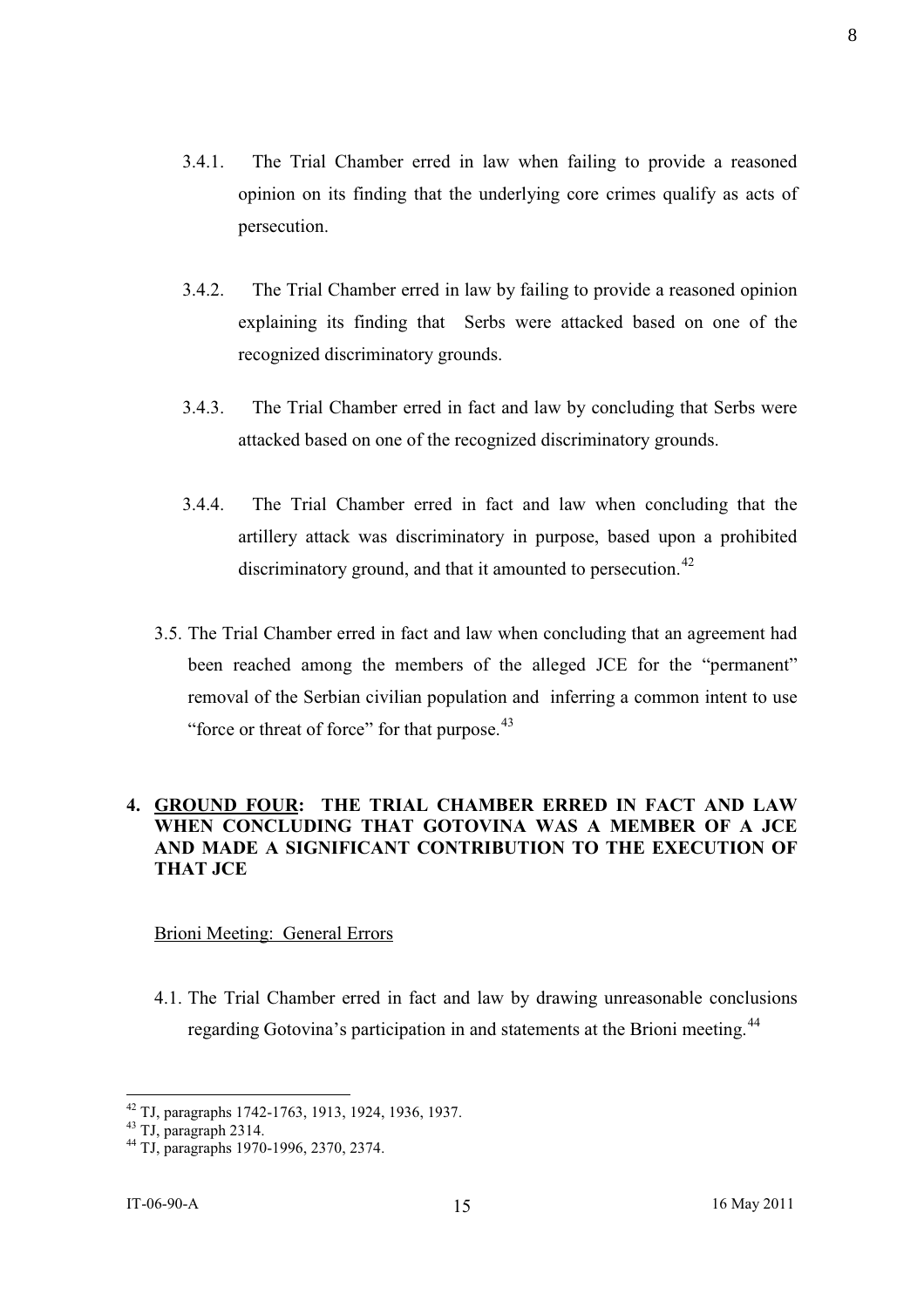#### No shared intent

- 4.2. The Trial Chamber erred in law when failing to provide a reasoned opinion in relation to its finding of a shared intent on Gotovina's part to commit the underlying core crimes.<sup>45</sup>
- 4.3. The Trial Chamber erred in fact and law when it found that Gotovina shared the intent to commit the underlying core crimes.<sup>46</sup>

# Absence of agreement regarding JCE core crimes and no membership in the supposed **JCE**

- 4.4. The Trial Chamber erred in law when it failed to provide a reasoned opinion concerning its finding that Gotovina agreed with others to commit JCE core crimes.
- 4.5. The Trial Chamber erred in fact and law when it failed to establish (beyond reasonable doubt) that Gotovina had agreed with others to commit the underlying core crimes.

#### No "significant contribution" to a JCE

- 4.6. The Trial Chamber erred in fact and law when it concluded that Gotovina made a significant contribution to the supposed JCE. $47$ 
	- 4.6.1. The Trial Chamber erred in fact and law when finding that Gotovina made a significant contribution to the JCE by ordering an unlawful attack on civilians.

<sup>45</sup> TJ, paragraph 2371, 2373, 2374.

<sup>46</sup> TJ, paragraph 2371, 2373, 2374.

<sup>47</sup> TJ, paragraph 2370, 2373, 2374.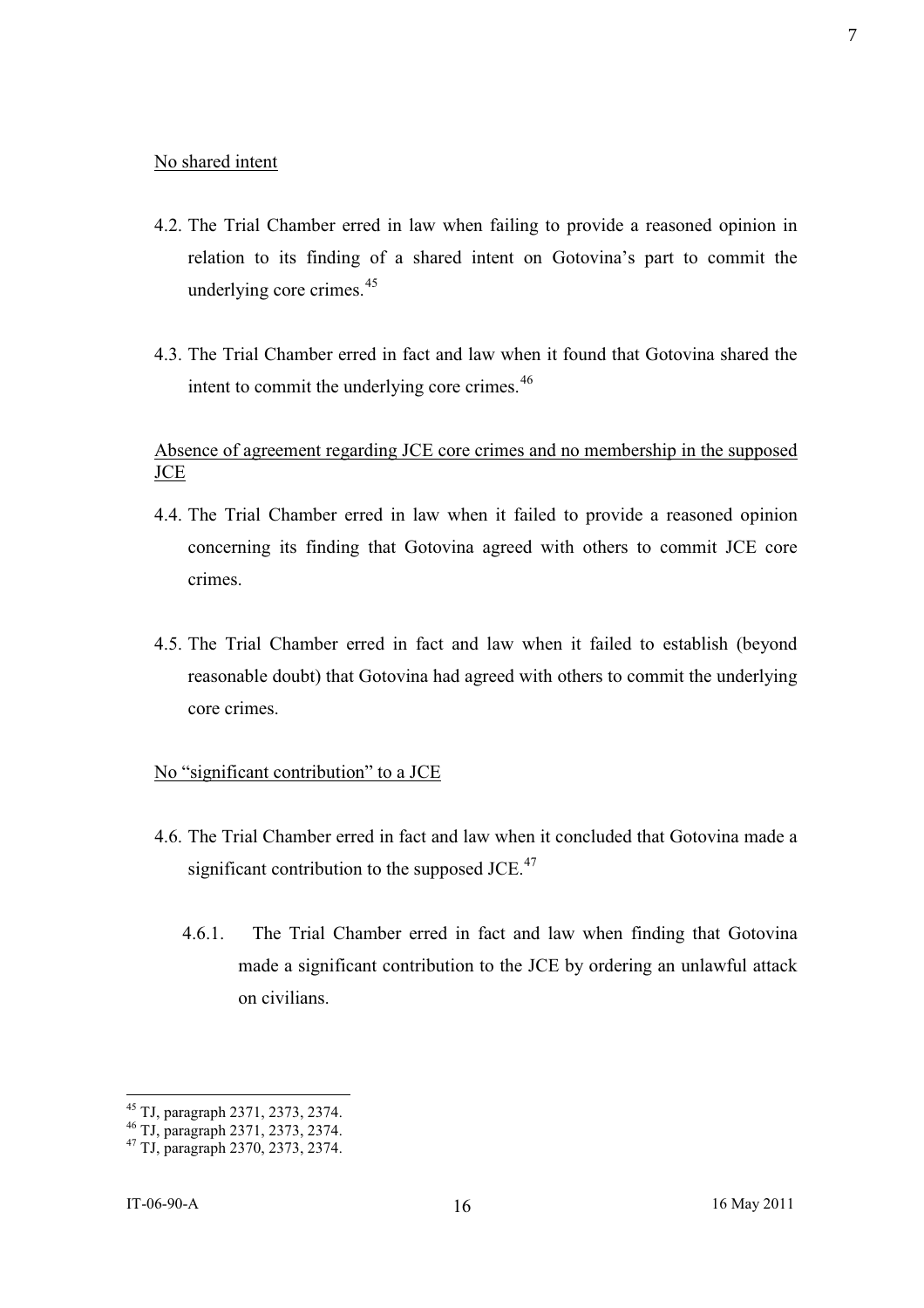- 4.6.2. The Trial Chamber erred in fact and law when finding that there existed an order to unlawfully attack civilians and civilian objects.
- 4.7. The Trial Chamber erred in fact and law when taking the view that Gotovina made a significant contribution to the JCE by, *inter alia*, failing to make a serious effort to prevent and follow-up on crimes reported to have been committed, including murder, inhumane acts, unlawful detention, plunder, and destruction.<sup>48</sup>
	- 4.7.1. The Trial Chamber erred in fact and law when it violated the right of the accused to adequate and timely notice of the charges, his right to be presumed innocent, his right to an adversarial hearing (including his right to be heard) and his right to a fair trial by convicting him on the basis of alleged "measures" that were never raised at trial.
	- 4.7.2. The Trial Chamber erred in fact and law when it violated the right of General Gotovina to a reasoned opinion and, as a result, his right to an effective appeal, when failing to provide a clear explanation of what "follow-up measures" he should have taken and on what basis these evidentiary findings were made.
	- 4.7.3. The Trial Chamber erred in fact and law when finding that Gotovina made a significant contribution to the JCE by failing to prevent and/or punish "natural and foreseeable" crimes.
	- 4.7.4. The Trial Chamber erred in fact and law in finding that Gotovina failed to make a serious effort to prevent and punish crimes.

6

<sup>48</sup> TJ, at paragraphs 144-146; 2370, 2373, 2374.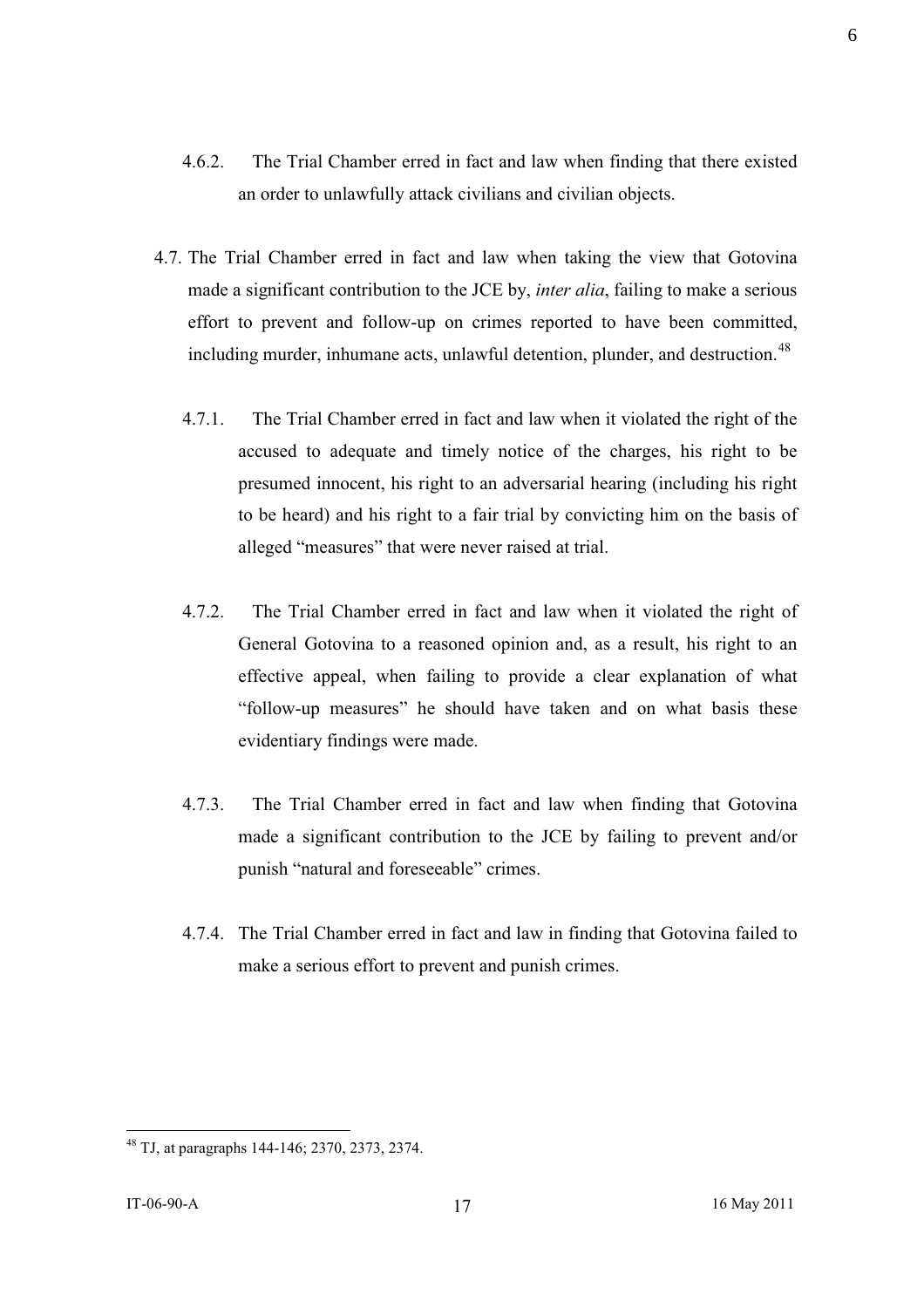- 4.7.5. The Trial Chamber erred in fact and law regarding the alleged rebuttal of Gotovina's entitlement to assume diligent performance of duties by subordinates involved in the prevention and punishment of crimes.<sup>49</sup>
- 4.7.6. The Trial Chamber erred in fact and law when finding that Gotovina had command and control over the military police for the purpose of carrying out an investigation.<sup>50</sup>
- 4.7.7. The Trial Chamber erred in fact and law when it failed to ascertain whether, at the time relevant to the charges, Gotovina had effective control over subordinates said to have committed the crimes or, if it did, to provide a reasoned opinion on that point:
	- 4.7.7.1 The Trial Chamber erred in law when it failed to render a reasoned opinion on that point.
	- 4.7.7.2 The Trial Chamber erred in fact and law in finding that the link between General Gotovina and persons committing crimes was not too tenuous to consider his JCE liability.<sup>51</sup>
	- 4.7.7.3 The Trial Chamber erred in fact and law when it concluded that although General Gotovina was engaged in combat in Bosnia for most of the indictment period, he was required to "retain control over subordinate units" in the indictment area.<sup>52</sup>
- 4.7.8 The Trial Chamber erred in law when it failed to provide adequate and timely notice of the measures Gotovina allegedly "could have taken," and

<sup>49</sup> TJ, at paragraph 2365.

<sup>50</sup> TJ, paragraphs 144-146, 2363, 2365, 2370

<sup>51</sup> TJ, at paragraph 2365.

 $52$  TJ, at paragraphs 144-146, 2365.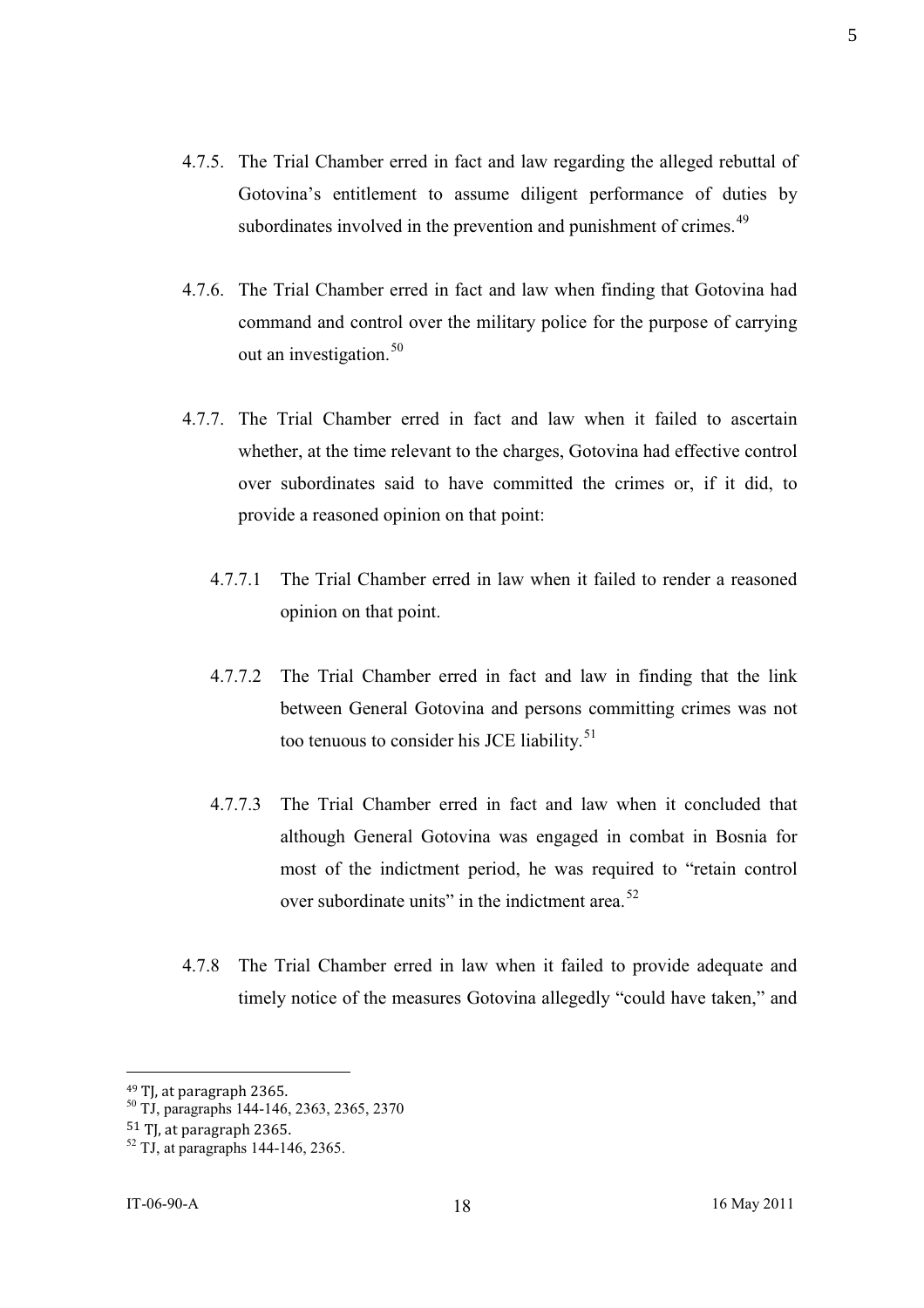erred in law when it failed to respect Gotovina's right to be heard and his right to present evidence concerning these alleged measures.<sup>53</sup>

- 4.7.8.1 The Trial Chamber erred in law when it failed to provide a reasoned opinion in writing explaining why and how Gotovina "could have taken" these alleged measures.
- 4.7.8.2 The Trial Chamber erred in fact and law when finding that Gotovina failed to make a serious effort to follow-up on measures against crimes.
- 4.7.9 The Trial Chamber erred in fact and law when it failed to provide a reasoned opinion explaining how "Gotovina's failures" had an impact on the general atmosphere of crime, and in finding that "Gotovina's failures" had an impact on the general atmosphere towards crimes in the Split  $MD<sup>.54</sup>$
- 4.7.10 The Trial Chamber erred in fact and law when concluding that Gotovina's alleged failures made a significant contribution to the commission of the core crimes.

#### "Natural and foreseeable" crimes

- 4.7.11 The Trial Chamber erred in fact and law when it found that the crimes of murder, inhumane acts, cruel treatment, plunder, destruction and unlawful detention were, objectively, natural and foreseeable consequences of the execution of the JCE.<sup>55</sup>
- 4.7.12 The Trial Chamber erred in law when it failed to provide a reasoned opinion explaining the basis upon which it concluded that the crimes of

<sup>53</sup> TJ, paragraph 2365, 2373.

<sup>54</sup> TJ, paragraph 2370, 2373, 2374.

<sup>55</sup> TJ, paragraphs 2321, 2372-2375.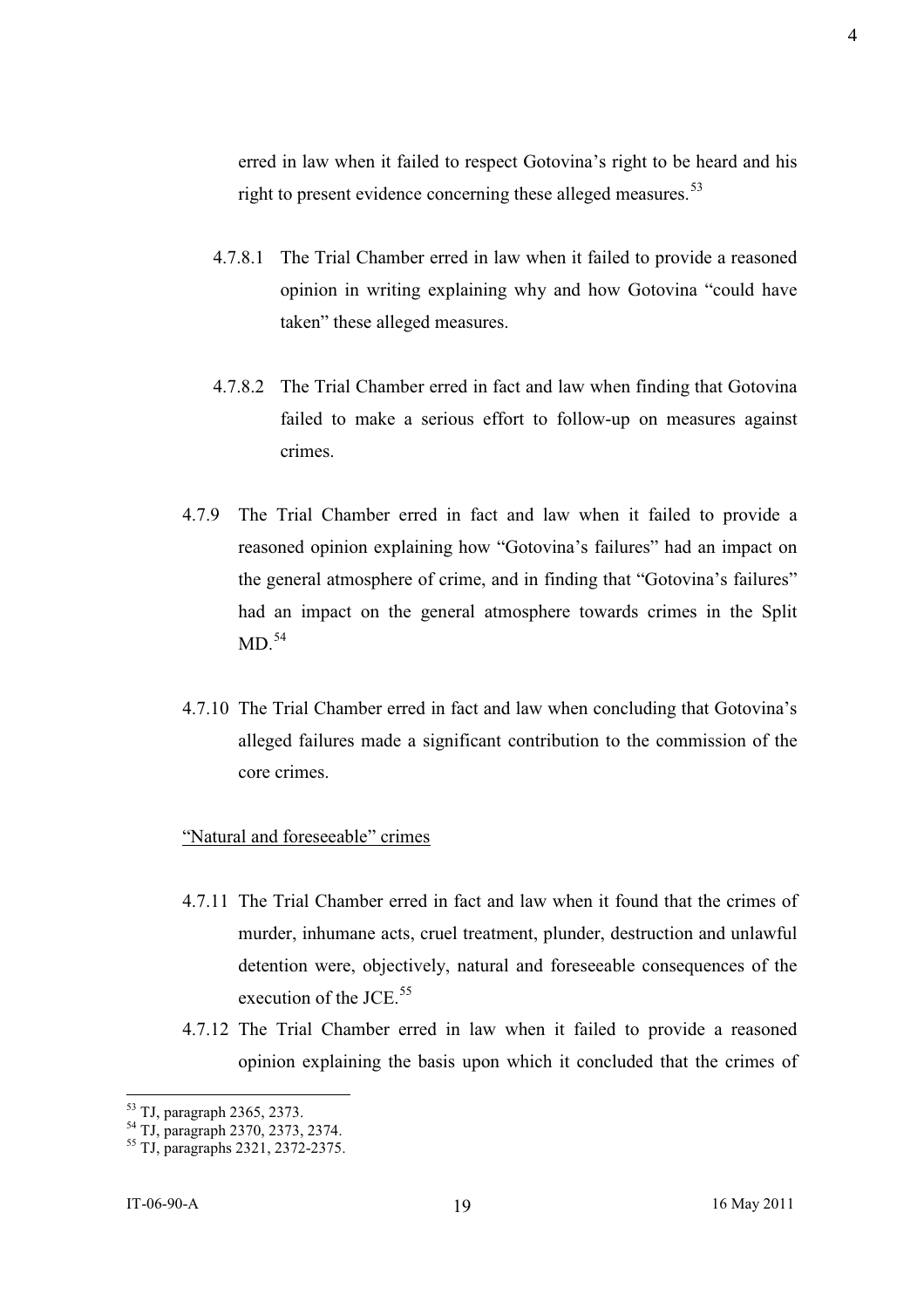murder, inhumane acts, cruel treatment, plunder, destruction and unlawful detention were, objectively, natural and foreseeable consequences of the execution of the alleged JCE.

- 4.7.13 The Trial Chamber erred in fact and law when it failed to establish beyond reasonable doubt that these crimes were, objectively, natural and foreseeable consequences of the implementation of the alleged JCE.
- 4.8 The Trial Chamber erred in law when suggesting that foresight of a mere "possibility" would be enough as a matter of customary international law to trigger Gotovina's liability in relation to natural and foreseeable crimes.<sup>56</sup>
- 4.9 The Trial Chamber erred in fact and law when concluding that Gotovina knew of the possibility of these crimes being committed and acted culpably despite or regardless of that knowledge.<sup>57</sup>
- 4.10 The Trial Chamber erred in fact and law in failing to establish or, alternatively, in unreasonably concluding, that Gotovina possessed the requisite discriminatory *dolus specialis* relevant to the crime of persecution and that he had ordered the attack with that mindset and failing to provide a reasoned finding in that regard.

# **5 GROUND FIVE: THE TRIAL CHAMBER ERRED IN FACT AND LAW WHEN IT FAILED TO ESTABLISH AND PROVIDE A REASONED OPINION REGARDING GOTOVINA'S SUPPOSED AWARENESS OF THE EXISTENCE OF A WIDESPREAD OR SYSTEMATIC ATTACK AGAINST A CIVILIAN POPULATION AND INVOLVEMENT THEREIN**

5.1 The Trial Chamber erred in law when it failed to provide a reasoned opinion in writing regarding Gotovina's supposed awareness of the existence of a widespread or systematic attack against a civilian population.<sup>58</sup>

<sup>56</sup> TJ, paragraph 2374.

<sup>57</sup> TJ, paragraphs 2372-2375.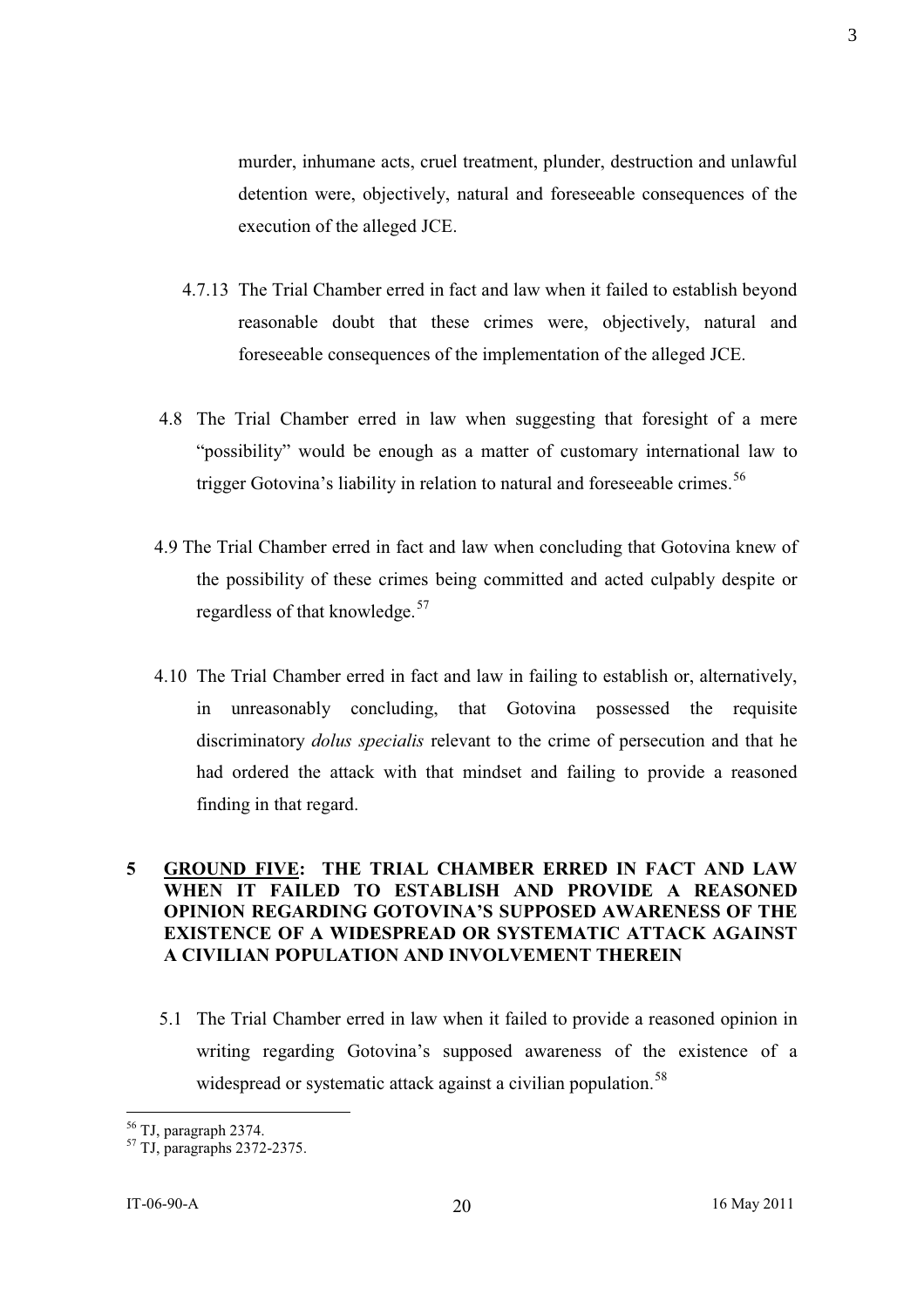5.2 The Trial Chamber erred in fact and law when it concluded that Gotovina was aware of the existence of a widespread or systematic attack against a civilian population.<sup>59</sup>

# **6 GROUND SIX: THE TRIAL CHAMBER ERRED IN FACT AND LAW WHEN IT FAILED TO ESTABLISH AND PROVIDE A REASONED OPINION REGARDING THE CHAPEAU REQUIREMENTS OF ARTICLE 3 OF THE STATUTE**

- 6.1 The Trial Chamber erred in law when it failed to provide a reasoned opinion in writing explaining how the *chapeau* requirement of a nexus between Gotovina's action and the armed conflict was satisfied.
- 6.2 The Trial Chamber erred in fact and law when it failed to establish that Gotovina possessed an awareness of the requisite nexus between his acts and the armed conflict. $60$

**7 GROUND SEVEN: THE TRIAL CHAMBER ERRED IN FACT AND LAW WHEN DOUBLE COUNTING GOTOVINA'S HIGH-RANKING POSITION IN THE MILITARY COMMAND STRUCTURE AS A BASIS FOR CONVICTION AND AS AN AGGRAVATING FACTOR FOR SENTENCING.<sup>61</sup>**

2

<sup>58</sup> TJ, paragraph 2370.

<sup>59</sup> TJ, paragraph 2370.

<sup>60</sup> TJ, paragraphs 2322-2375.

 $61$  TJ, paragraph 2604.